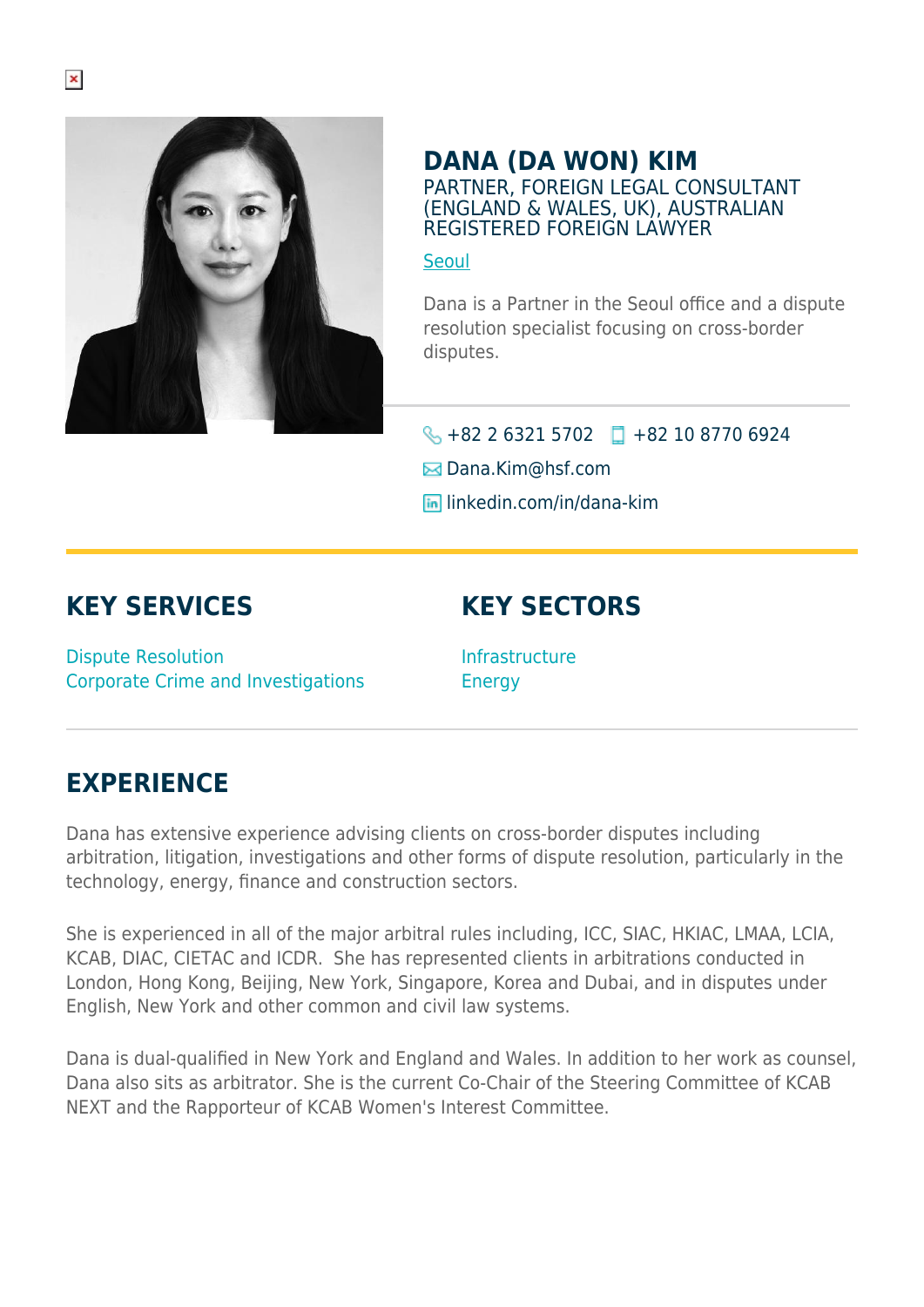Dana is ranked as a 'Next Generation Partner' in Asia Pacific Legal 500 and as an exclusive winner of the Arbitration & ADR category for South Korea in the Client Choice Awards, 2019 and 2021. She was also named 'Korea Arbitration Future Leader' by the KCAB in December 2019.

"She is by far the most qualified, competent, dedicated, and client oriented foreign counsel in Seoul." Client Choice Awards 2021

"She is one of the most outstanding arbitration lawyers in South Korea; she is very responsive, offers high-quality advice and has in-depth expertise in Asian disputes matters." Chambers Asia Pacific Partners 2021

Dana's experience includes:

- representing Hyundai Heavy Industries on its successful settlement in an ICC arbitration arising out of the US\$10.3 billion Barzan gas pipeline project in Qatar
- representing a Korean contractor in a Singapore seated SIAC arbitration in relation to a significant downstream disputes with an Australian subcontractor on a US\$10 billion project
- successfully representing a major battery manufacturing company in SHIAC arbitration proceedings arising out of product liability claims
- representing a Korean manufacturing company in an ICDR arbitration arising out of an IP dispute with an Asian engineering company
- representing a Korean contractor in a Singapore seated arbitration concerning the improper call on a performance bond and other claims arising under a turnkey construction contract for a multi-train polyester plant in Vietnam
- acting for Asian private equity firms in a HKIAC arbitration against another leading private equity firm, concerning the sale of its shareholding in a Korean company
- acting for an Asian private equity firm in a HKIAC arbitration concerning a post-M&A dispute in the financial services sector
- representing a global auto maker regarding allegations of fraud by the employees of its Korean business